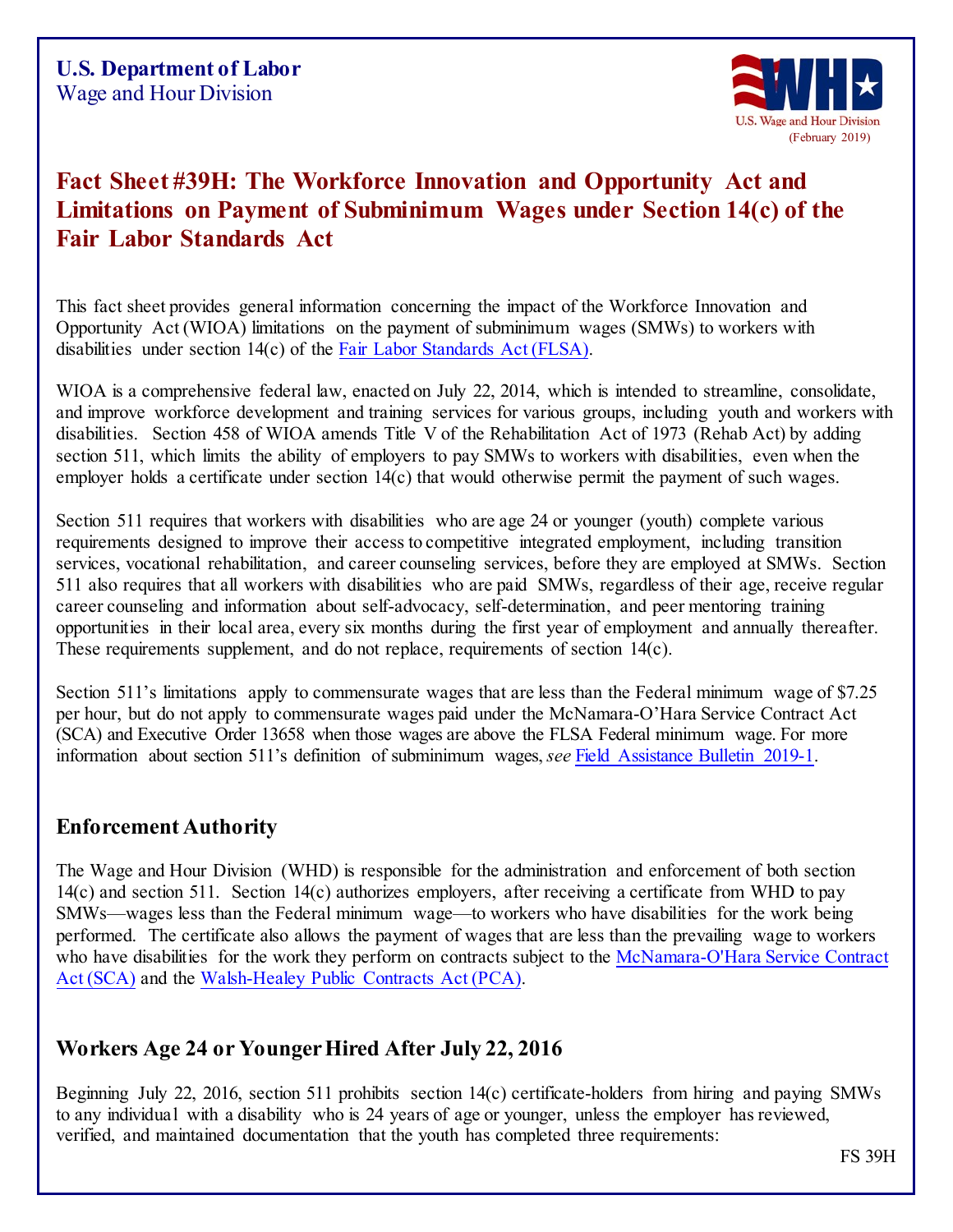- 1) Transition services under the Individuals with Disabilities Act (IDEA) and/or pre-employment transition services under section 113 of the Rehab Act;
- 2) Vocational rehabilitation (VR), as follows:
	- a) The youth applied for VR services and was found ineligible OR
	- b) The youth applied for VR services and was found eligible AND
		- i) had an individualized plan for employment (IPE) AND
		- ii) worked toward an IPE employment outcome for a reasonable period without success AND
		- iii) the VR case was closed; and
- 3) Career counseling, including information and referrals to Federal and State programs and other resources in the employer's geographic area.

The Designated State Unit (DSU), which is typically the Vocational Rehabilitation (VR) agency in the State, is required to provide individuals with documentation of services provided.

# **All Workers, Regardless of Age, Who Are Employed at a Subminimum Wage**

Section 511 also prohibits section 14(c) certificate-holders from continuing to pay SMWs to any individual with a disability, regardless of age, unless the DSU provides him or her with career counseling, information, and referrals ("career counseling") every six months during the first year of employment, and annually thereafter. An employer may refer employees to the DSU for this mandatory counseling, or the employer may choose to contact the DSU and inform that agency of the need for counseling. The employer must verify completion of this requirement and review any relevant documents that an employee may provide as a condition of paying SMWs to that employee.

In addition, the employer must provide information about self-advocacy, self-determination, and peer mentoring training opportunities ("training opportunities") available in its local area to each employee every six months during the first year of employment, and annually thereafter. The training opportunities may be provided under applicable Federal or State programs or other sources, but must not be provided by an entity that has any financial interest in the individual's employment outcome, including any entity that holds a section 14(c) certificate.

A business with fewer than 15 employees may simply refer employees to the DSU for both career counseling and training opportunity information every six months for the first year of employment, and annually thereafter.

#### Timing of Compliance with Section 511 Requirements

Section 511 requires that all employees employed at SMWs *prior to* July 22, 2016 should have received both career counseling and training opportunities within one year of the effective date, *i.e.*, by July 22, 2017, and annually thereafter for the duration of SMW employment. The deadline for these employees to receive the required services remains July 22 of each year regardless of the actual date the career counseling and information about training opportunities are provided.

Employees receiving SMWs who were hired *on or after* July 22, 2016 must receive both career counseling and information about training opportunities once every six months for the first year of subminimum wage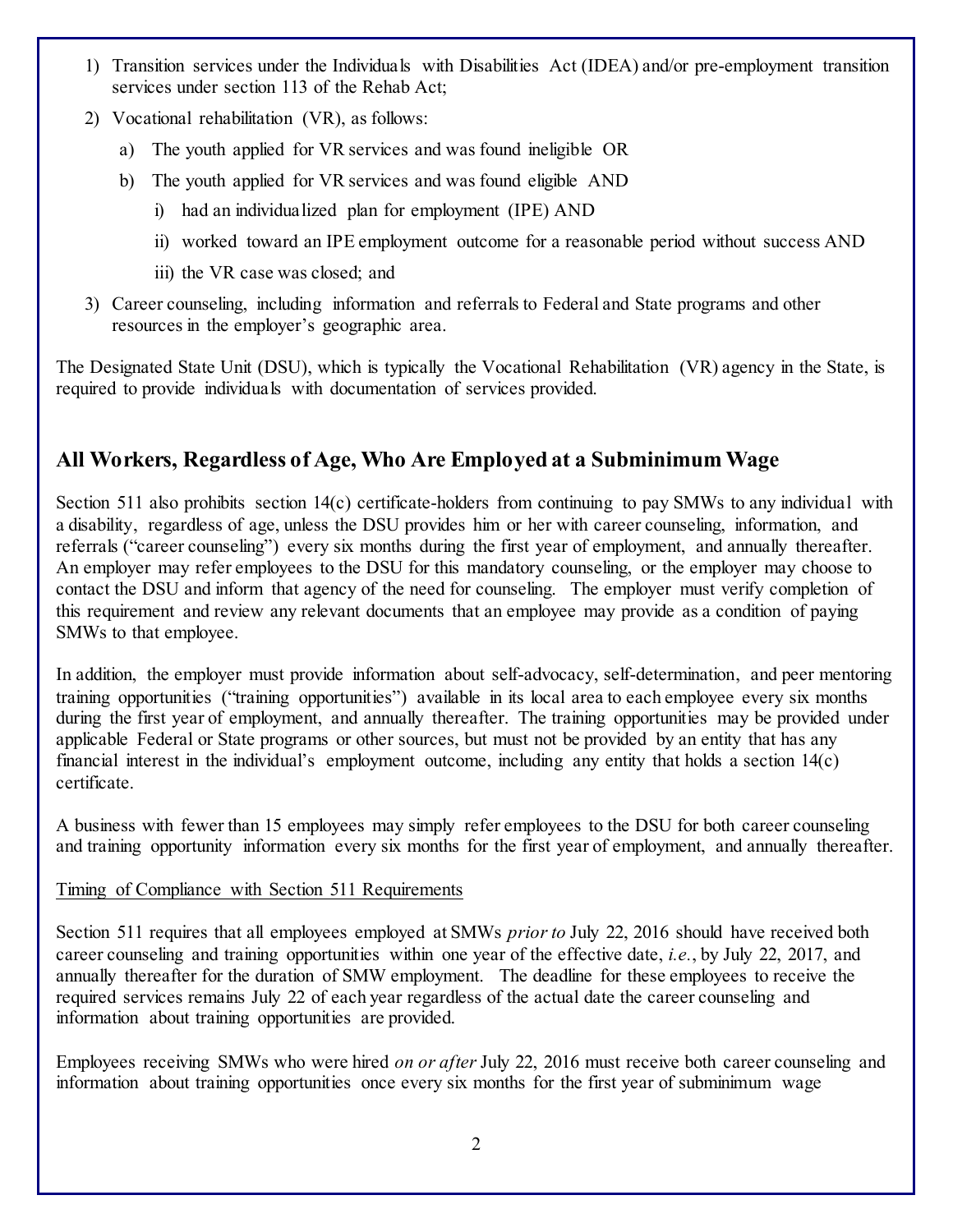employment, and annually thereafter, for the duration of SMW employment. The deadline for these employees to receive services is based on the anniversary of the date of their employment at an SMW. For example:

If a worker (age 27) begins subminimum wage employment on October 10, 2016, she must receive all required services no later than April 10, 2017, and again no later than October 10, 2017, and again by October 10 of each year she continues in SMW employment.

The employer is prohibited from paying SMWs unless these required career counseling and training opportunities (as described above) are provided to the employee in a timely manner. An employer may select one or more dates on which it has arranged with the DSU to provide the services. This practice would be acceptable so long as the services are received prior to the anniversary date of each individual's employment at an SMW. For example, continuing employment dates of the worker above:

The worker could receive all required services on March 31, 2017, meeting the first six-month requirement, and then again on July 21, 2017, meeting the second six-month requirement. If she subsequently received services each year on July 21, based on the employer's arrangement with the DSU, the timing requirements would be satisfied.

The two charts below provide visual summaries for determining when and to whom the specific section 511 requirements apply.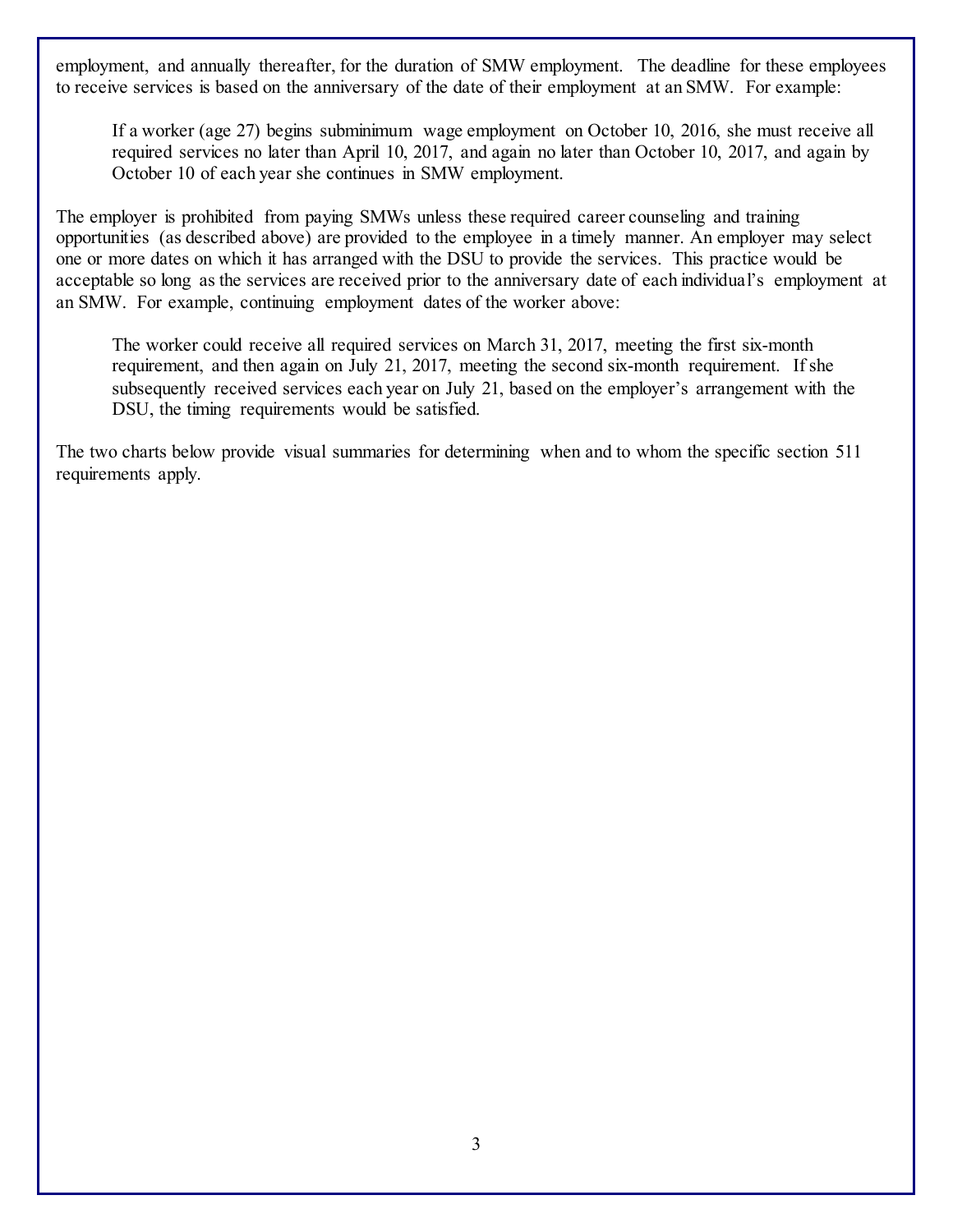

Information about training opportunities by the employer.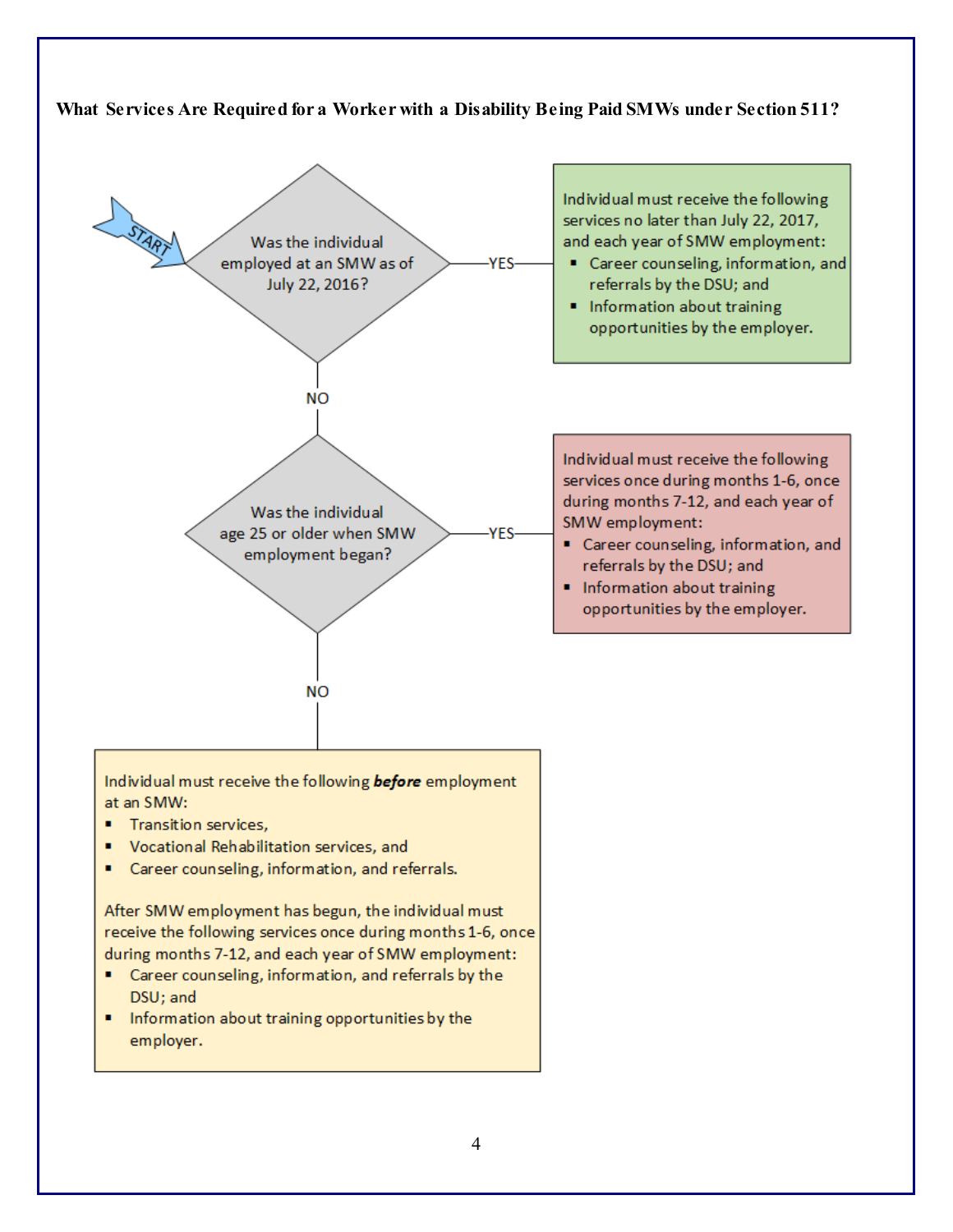**Which Section 511 Service Requirements Apply to Whom and When Do They Apply?**

| Requirements                                      |                                                     | All<br>employees<br>employed<br>at a SMW<br>before<br><b>July 22,</b><br>2016. | All<br>employees<br>employed<br>at a SMW<br>on<br><b>July 22,</b><br>2016. | <b>Employees employed</b><br>at a SMW after<br>July 22, 2016, and<br>age<br>25 or<br>older. | 24 or<br>younger. |                            |
|---------------------------------------------------|-----------------------------------------------------|--------------------------------------------------------------------------------|----------------------------------------------------------------------------|---------------------------------------------------------------------------------------------|-------------------|----------------------------|
| Pre-<br>Subminimum<br>Wage<br><b>Employment</b>   | <b>Transition services</b>                          |                                                                                |                                                                            |                                                                                             |                   |                            |
|                                                   | Vocational<br><b>Rehabilitation services</b>        |                                                                                |                                                                            |                                                                                             |                   | Provided                   |
|                                                   | Career counseling,<br>information, and<br>referrals |                                                                                |                                                                            |                                                                                             |                   | by<br><b>DSU</b>           |
| <b>During</b><br>Subminimum<br>Wage<br>Employment | Career counseling,<br>information, and<br>referrals |                                                                                |                                                                            | ✓                                                                                           |                   |                            |
|                                                   | <b>Information about</b><br>training opportunities  |                                                                                |                                                                            | ✓                                                                                           |                   | Provided<br>by<br>Employer |
| <b>Timing of Requirements</b>                     |                                                     |                                                                                |                                                                            |                                                                                             |                   |                            |
| During<br>Subminimum<br>Wage<br>Employment        | Once during<br>first six months                     |                                                                                | ✓                                                                          | ✓                                                                                           | ✓                 |                            |
|                                                   | <b>Once during</b><br>months 7-12                   |                                                                                |                                                                            |                                                                                             |                   |                            |
|                                                   | Once per year                                       |                                                                                |                                                                            |                                                                                             | ✓                 |                            |

### **Regulations by the U.S. Department of Education**

The Department of Education has published regulations implementing section 511 relating to the roles and obligations of DSUs, schools, and state and local educational agencies. Employers, workers, and other interested members of the public are encouraged to review the regulations at [https://doleta.gov/wioa/Final\\_Rules\\_Resources.cfm](https://doleta.gov/wioa/Final_Rules_Resources.cfm) and to contact their DSU regarding services that may be available to workers and youth with disabilities.